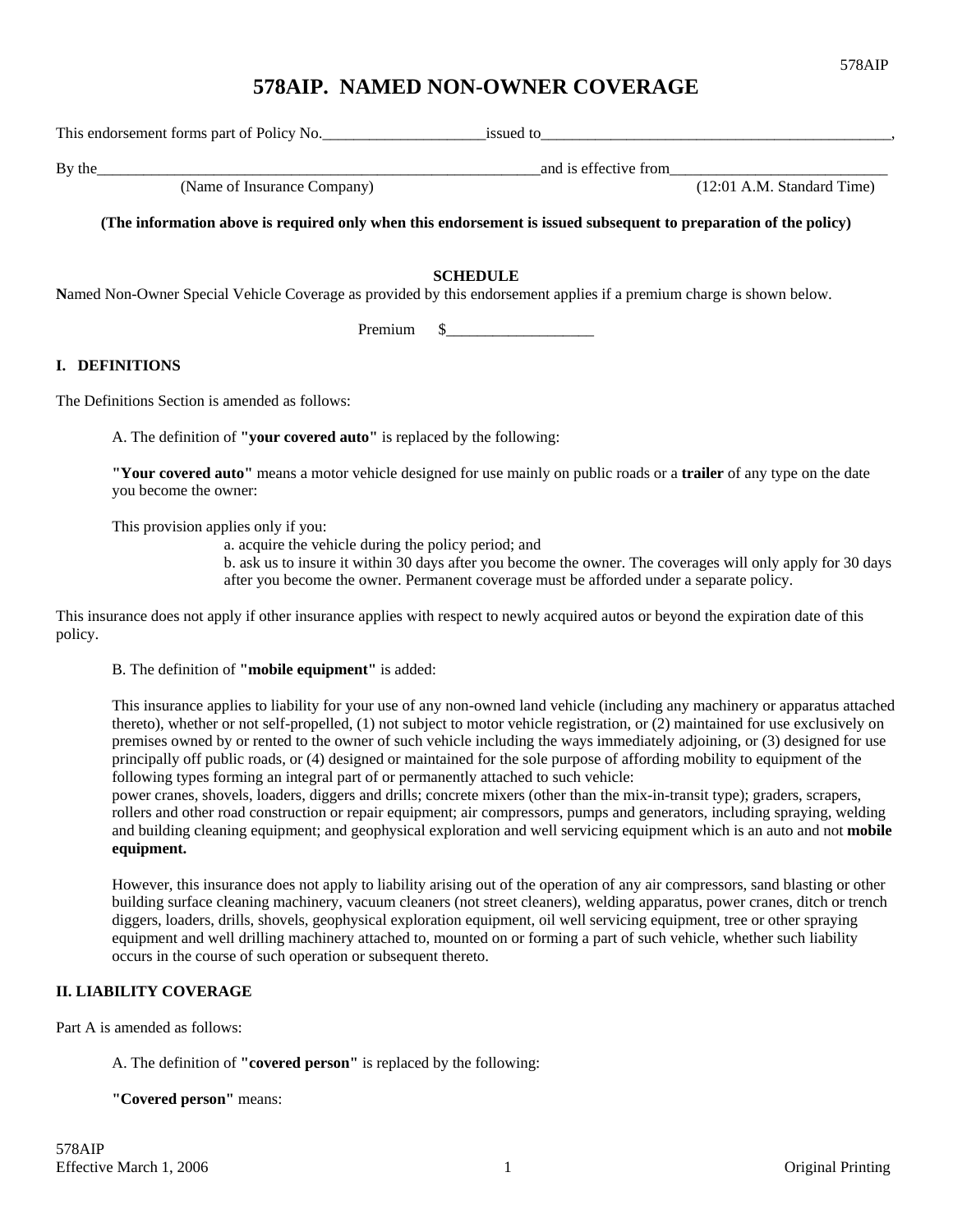1. You for the maintenance or use of any auto or **trailer** or **mobile equipment**.

2. For **your covered auto**, any person or organization but only with respect to legal responsibility for acts or omissions of a person for whom coverage is afforded under this Part.

3. For any auto or **trailer** or **mobile equipment,** other than **your covered auto,** any person or organization but only with respect to legal responsibility for acts or omissions of you for whom coverage is afforded under this Part. This provision applies only if the person or organization does not own or hire the auto or **trailer** or **mobile equipment.**

B. The Exclusions Section is amended as follows:

1. Exclusion A.3. is replaced by the following:

For damage to property: a. rented to; b. used by; or c. in the care of; that person.

This exclusion does not apply to damage to a residence or private garage caused by an auto which is insured under this endorsement.

2. Exclusion A.5. is deleted.

3. Exclusions A.6. and A.7. are replaced by the following:

Maintaining or using any vehicle in the business or occupation of that person. This exclusion does not apply to an auto operated or occupied by you.

4. Exclusion B.1. is deleted.

5. Exclusion B.2. is replaced by the following:

Any vehicle, other than **your covered auto,** which is owned by you.

6. Exclusion B.3. is replaced by the following:

Any vehicle, other than **your covered auto,** which is owned by any **family member.** However, this exclusion does not apply to your maintenance or use of any vehicle which is owned by a **family member**.

C. The Out of State Coverage provision is replaced by the following:

### **OUT OF STATE COVERAGE**

If an auto accident to which this policy applies occurs in any state or province other than where you reside, we will interpret your policy for that accident as follows:

If the state or province has:

1. A financial responsibility or similar law specifying limits of liability for bodily injury or property damage higher than the limit shown in the Schedule or in the Declarations, your policy will provide the higher specified limit.

2. A compulsory insurance or similar law requiring a nonresident to maintain insurance whenever the nonresident uses a vehicle in that state or province, your policy will provide at least the required minimum amounts and types of coverage.

No one will be entitled to duplicate payments for the same elements of loss.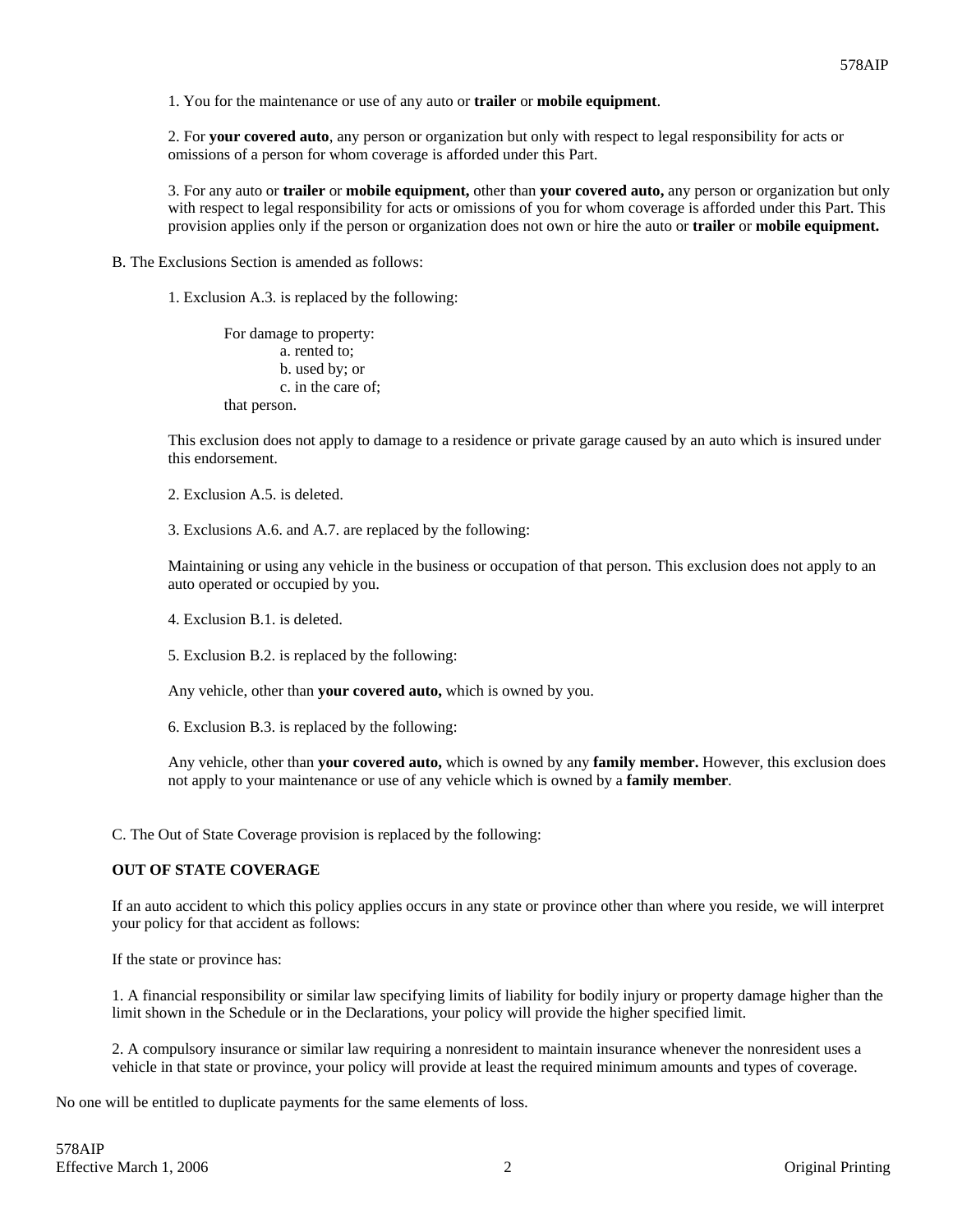### **III. UNINSURED/UNDERINSURED MOTORISTS COVERAGE**

Part C is amended as follows:

A. The definition of "**covered person**" is replaced by the following:

#### "**Covered person**" means:

1. You.

2. Any other person **occupying your covered auto**.

3. Any person for damages that person is entitled to recover because of bodily injury to which the coverage applies sustained by a person described in 1. or 2. above.

B. The definition of "**property damage**" is replaced by the following:

"**Property damage**" means injury to, destruction of or loss of use of:

1. **Your covered auto**, not including a temporary substitute auto.

2. Any property owned by a person listed in 1. or 2. of **covered person** while contained in **your covered auto**.

3. Any property owned by you while contained in any auto not owned, but being operated, by you.

C. The definition of "**uninsured motor vehicle**" is replaced by the following:

"**Uninsured motor vehicle**" means a land motor vehicle or **trailer** of any type:

1. To which no liability bond or policy applies at the time of the accident.

- 2. Which is a hit and run vehicle whose operator or owner cannot be identified and which hits:
	- a. you;
	- b. a vehicle which you are **occupying**; or
	- c. **your covered auto**.
- 3. To which a liability bond or policy applies at the time of the accident but the bonding or insuring company: a. denies coverage; or
	- b. is or becomes insolvent;

4. Which is an underinsured motor vehicle. An underinsured motor vehicle is one to which a liability bond or policy applies but its limit of liability:

a. is not enough to pay the full amount the **covered person** is legally entitled to recover as damages; or

b. has been reduced by the payment of claims to an amount which is not enough to pay the full amount the **covered person** is legally entitled to recover as damages.

However, "**uninsured motor vehicle**" does not include any vehicle or equipment:

- 1. Owned by or furnished or available for the regular use of you or any **family member.**
- 2. Owned or operated by a self-insurer under any applicable motor vehicle law.
- 3. Owned by any governmental body unless:
	- a. the operator of the vehicle is uninsured; and
	- b. there is no statute imposing liability for damage because of bodily injury or **property damage** on the governmental body for an amount not less than the limit of liability for this coverage.